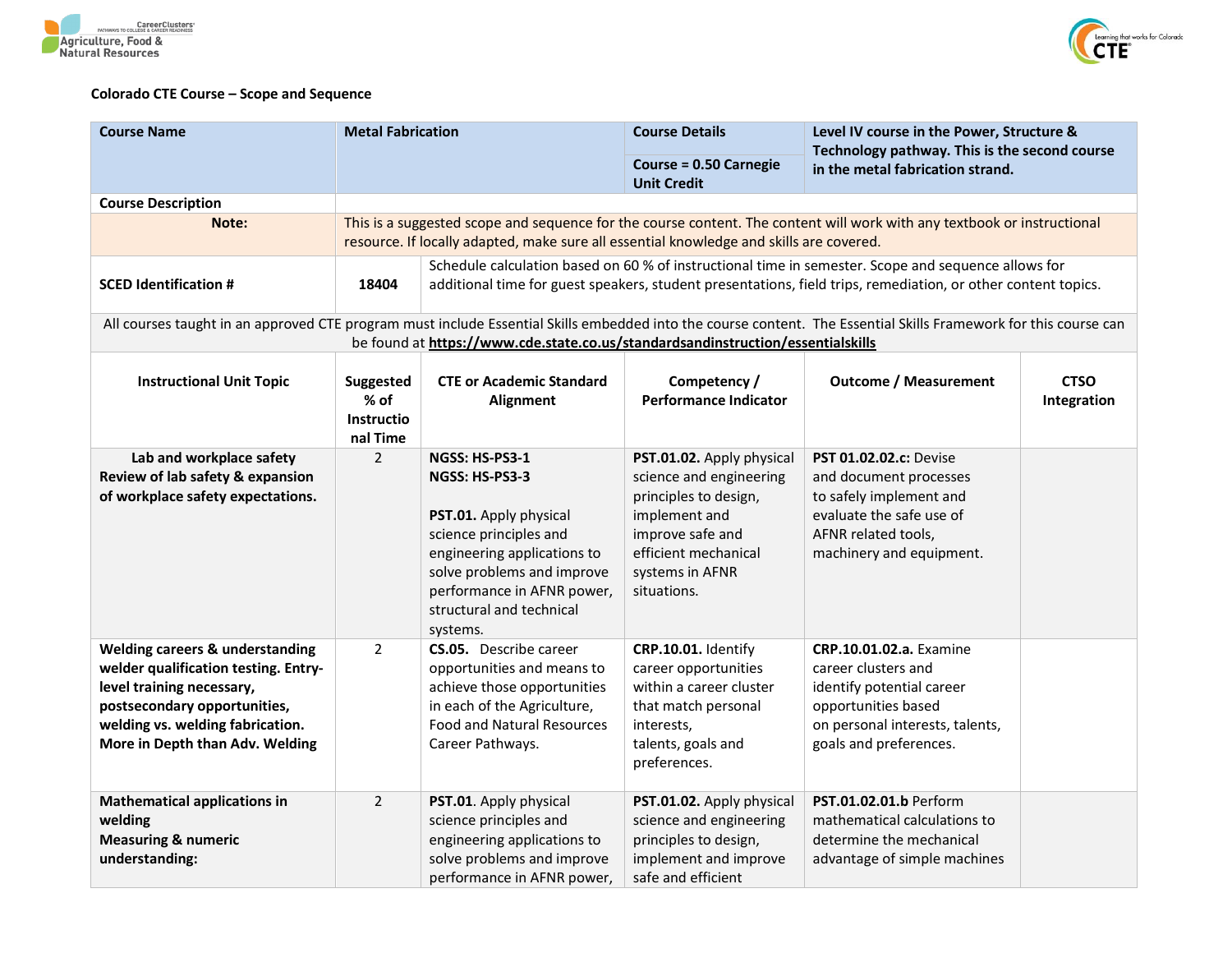



| <b>Tape Measure Reading</b><br>Review<br>Basic right angle<br>$\bullet$<br>trigonometry<br>• Length of side<br>• Angle of fitting                                                                                                                                                                                                                                           |              | structural and technical<br>systems.                                                                                                                                                | mechanical systems in<br><b>AFNR</b> situations.                                                                                                                                                          | in AFNR related mechanical<br>systems.                                                                                                                                                                                                                                                                                         |  |
|-----------------------------------------------------------------------------------------------------------------------------------------------------------------------------------------------------------------------------------------------------------------------------------------------------------------------------------------------------------------------------|--------------|-------------------------------------------------------------------------------------------------------------------------------------------------------------------------------------|-----------------------------------------------------------------------------------------------------------------------------------------------------------------------------------------------------------|--------------------------------------------------------------------------------------------------------------------------------------------------------------------------------------------------------------------------------------------------------------------------------------------------------------------------------|--|
| Testing & evaluation - Application<br>of skill throughout the project:<br>• Visual<br>examination/inspection of<br>welded assemblies.<br>Locating weld<br>discontinuities<br>Selection of repair method<br>Repairing weld<br>discontinuities<br>Post evaluation                                                                                                             | $\mathbf{1}$ | PST.01. Apply physical<br>science principles and<br>engineering applications to<br>solve problems and improve<br>performance in AFNR power,<br>structural and technical<br>systems. | PST.01.03. Apply physical<br>science principles to<br>metal fabrication using a<br>variety of welding and<br>cutting processes (e.g.,<br>SMAW, GMAW, GTAW,<br>fuel-oxygen and plasma<br>arc torch, etc.). | PST.01.03.01.c. Evaluate the<br>quality of metal fabrication<br>procedures (e.g., SMAW,<br>GMAW, GTAW, fuel-oxygen,<br>and plasma arc torch, etc.)                                                                                                                                                                             |  |
| <b>Creating or reading blueprints &amp;</b><br>welding symbols based on project<br>concept:<br>Choose project<br>Create or use existing<br>blueprint<br>Decipher welding symbols                                                                                                                                                                                            | 3            | <b>PSTS .04 Demonstrate skills</b><br>in project completion on<br>individual and group projects                                                                                     | Utilize<br><b>PSTS.04.01</b><br>blueprints in completing<br>an agricultural mechanics<br>project                                                                                                          | Student will<br>PSTS.04.01.a<br>identify blueprints, their<br>components and describe their<br>purpose<br>PSTS.04.01.b<br>Read<br>blueprints with accuracy                                                                                                                                                                     |  |
| <b>Selection of project factors:</b><br>Base metal style, size and<br>$\bullet$<br>thickness for project<br>design.<br>Welding process, filler<br>$\bullet$<br>metal, shielding gas (if<br>necessary)<br>Joint configuration for<br>$\bullet$<br>project design<br>Metal processing<br>equipment<br>Cleaning - pre assembly<br>Grinding/Finishing method<br>- post assembly | 3            | PST.01. Apply physical<br>science principles and<br>engineering applications to<br>solve problems and improve<br>performance in AFNR power,<br>structural and technical<br>systems. | PST.01.03. Apply physical<br>science principles to<br>metal fabrication using a<br>variety of welding and<br>cutting processes (e.g.,<br>SMAW, GMAW, GTAW,<br>fuel-oxygen and plasma<br>arc torch, etc.). | PST.01.03.02.b. Assess and<br>select the proper electrode for<br>use in various shielded metal<br>arc welding situations.<br>PST.01.03.01.a. Compare and<br>contrast the principles and<br>procedures of different<br>welding and cutting processes<br>(e.g., SMAW, GMAW, GTAW,<br>fuel-oxygen and plasma arc<br>torch, etc.). |  |